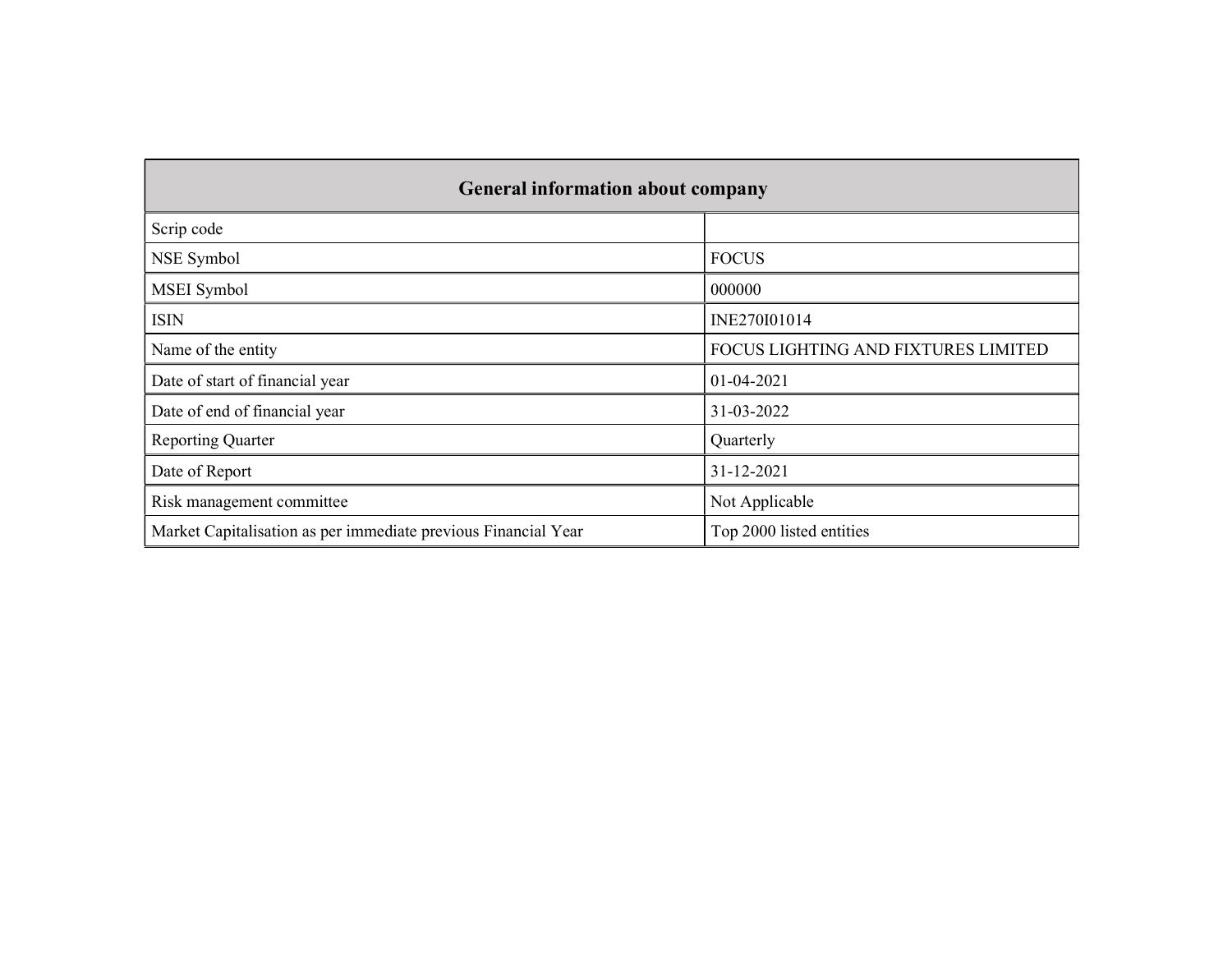|                | <b>Annexure I</b>                                 |                                                     |                                               |                            |                                         |                  |                                                                                                            |                                             |                            |                                         |                                                                                                                                                                  |                                                                                                                                                                   |                                                                                                                                                                          |                                                                                                                                                                                                         |
|----------------|---------------------------------------------------|-----------------------------------------------------|-----------------------------------------------|----------------------------|-----------------------------------------|------------------|------------------------------------------------------------------------------------------------------------|---------------------------------------------|----------------------------|-----------------------------------------|------------------------------------------------------------------------------------------------------------------------------------------------------------------|-------------------------------------------------------------------------------------------------------------------------------------------------------------------|--------------------------------------------------------------------------------------------------------------------------------------------------------------------------|---------------------------------------------------------------------------------------------------------------------------------------------------------------------------------------------------------|
|                |                                                   |                                                     |                                               |                            |                                         |                  |                                                                                                            | <b>I. Composition of Board of Directors</b> |                            |                                         |                                                                                                                                                                  |                                                                                                                                                                   |                                                                                                                                                                          |                                                                                                                                                                                                         |
|                |                                                   | Whether the listed entity has a Regular Chairperson |                                               |                            |                                         |                  | Yes                                                                                                        |                                             |                            |                                         |                                                                                                                                                                  |                                                                                                                                                                   |                                                                                                                                                                          |                                                                                                                                                                                                         |
|                | Whether Chairperson is related to MD or CEO       |                                                     |                                               |                            |                                         |                  |                                                                                                            |                                             |                            | Yes                                     |                                                                                                                                                                  |                                                                                                                                                                   |                                                                                                                                                                          |                                                                                                                                                                                                         |
| Sr             | Name of the<br>Director                           | $\rm{DIN}$                                          | Category 1 of<br>directors                    | Category 2<br>of directors | Category<br>$3 \text{ of}$<br>directors | Date of<br>Birth | Whether<br>special<br>resolution<br>passed?<br>Refer<br>Reg.<br>$17(1A)$ of<br>Listing<br>Regulation<br>s] | <b>Initial Date</b><br>of<br>appointment    | Date of Re-<br>appointment | Tenure of<br>director<br>(in<br>months) | No of<br>Directors<br>hip in<br>listed<br>entities<br>including<br>this listed<br>entity<br>(Refer<br>Regulati<br>$\,$ on 17A<br>of<br>Listing<br>Regulati<br>on | No of<br>Independent<br>Directorship<br>in listed<br>entities<br>including<br>this listed<br>entity (Refer<br>Regulation<br>$17A(1)$ of<br>Listing<br>Regulations | Number of<br>memberships<br>in Audit/<br>Stakeholder<br>Committee(s)<br>including this<br>listed entity<br>(Refer<br>Regulation<br>$26(1)$ of<br>Listing<br>Regulations) | No of post of<br>Chairperson in<br>Audit/<br>Stakeholder<br>Committee<br>held in listed<br>entities<br>including this<br>listed entity<br>(Refer<br>Regulation<br>$26(1)$ of<br>Listing<br>Regulations) |
|                | <b>AMIT VINOD</b><br><b>SHETH</b>                 | 01468052                                            | Executive<br>Director                         | Chairperson                | MD                                      | 28-08-1975       | NA                                                                                                         | 11-08-2005                                  | 22-10-2021                 | 60                                      | -1                                                                                                                                                               | $\overline{0}$                                                                                                                                                    |                                                                                                                                                                          | $\mathbf{0}$                                                                                                                                                                                            |
| $\overline{2}$ | DEEPALI AMIT<br><b>SHETH</b>                      | 01141083                                            | Executive<br>Director                         | Not<br>Applicable          |                                         | 06-07-1980       | <b>NA</b>                                                                                                  | 11-08-2005                                  |                            | $\mathbf{0}$                            | -1                                                                                                                                                               | $\mathbf{0}$                                                                                                                                                      |                                                                                                                                                                          | $\mathbf{0}$                                                                                                                                                                                            |
| 3              | <b>MAHESH</b><br><b>KARSANDAS</b><br><b>RACHH</b> | 00458665                                            | Non-Executive -<br>Independent<br>Director    | Not<br>Applicable          |                                         | 30-11-1956       | NA                                                                                                         | 29-12-2017                                  |                            | 60                                      | $\mathbf{1}$                                                                                                                                                     |                                                                                                                                                                   | $\mathbf{0}$                                                                                                                                                             | $\overline{2}$                                                                                                                                                                                          |
| $\overline{4}$ | <b>CHETAN</b><br>NAVINCHANDRA<br><b>SHAH</b>      | 08038633                                            | Non-Executive -<br>Independent<br>Director    | Not<br>Applicable          |                                         | 30-01-1963       | NA                                                                                                         | 29-12-2017                                  |                            | 60                                      | $\overline{c}$                                                                                                                                                   | $\sqrt{2}$                                                                                                                                                        | $\sqrt{2}$                                                                                                                                                               |                                                                                                                                                                                                         |
| 5              | <b>ANIL SANTOSH</b><br><b>VERMA</b>               | 08580680                                            | Non-Executive -<br>Independent<br>Director    | Not<br>Applicable          |                                         | 01-09-1991       | <b>NA</b>                                                                                                  | 02-09-2021                                  |                            | 60                                      | $\mathfrak{2}$                                                                                                                                                   | $\overline{2}$                                                                                                                                                    | $\overline{2}$                                                                                                                                                           | $\boldsymbol{0}$                                                                                                                                                                                        |
| 6              | <b>KHUSHI AMIT</b><br><b>SHETH</b>                | 09351537                                            | Non-Executive-<br>Non-Independent<br>Director | Not<br>Applicable          |                                         | 21-05-2003       | NA                                                                                                         | 08-10-2021                                  |                            | $\boldsymbol{0}$                        | -1                                                                                                                                                               | $\mathbf{0}$                                                                                                                                                      | $\boldsymbol{0}$                                                                                                                                                         | $\boldsymbol{0}$                                                                                                                                                                                        |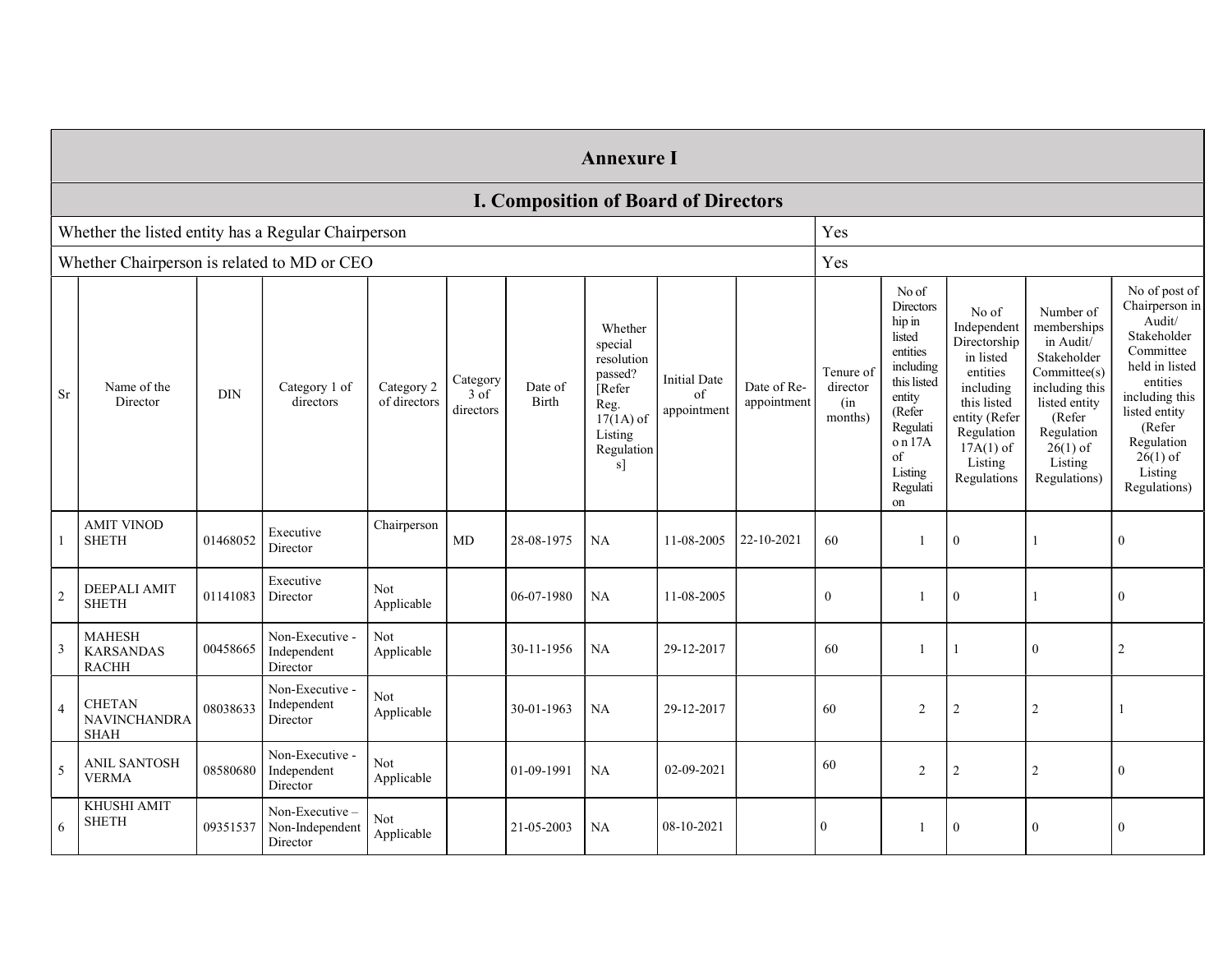|    | <b>Audit Committee Details</b>                            |                           |                                                                 |                            |                        |                      |         |  |  |  |
|----|-----------------------------------------------------------|---------------------------|-----------------------------------------------------------------|----------------------------|------------------------|----------------------|---------|--|--|--|
|    | Whether the Audit Committee has a Regular Chairperson Yes |                           |                                                                 |                            |                        |                      |         |  |  |  |
| Sr | <b>DIN</b><br>Number                                      | Name of Committee members | Category 1 of directors                                         | Category 2 of<br>directors | Date of<br>Appointment | Date of<br>Cessation | Remarks |  |  |  |
|    | 1 00458665                                                | MAHESH KARSANDAS RACHH    | Non-Executive - Independent Director                            | Chairperson                | 29-07-2020             |                      |         |  |  |  |
|    | 2 08038633                                                |                           | CHETAN NAVINCHANDRA SHAH   Non-Executive - Independent Director | Member                     | 29-07-2020             |                      |         |  |  |  |
|    | 3 01468052                                                | <b>AMIT VINOD SHETH</b>   | <b>Executive Director</b>                                       | Member                     | 29-12-2017             |                      |         |  |  |  |
|    | 4 08580680                                                | ANIL SANTOSH VERMA        | Non-Executive - Independent Director                            | Member                     | 02-09-2021             |                      |         |  |  |  |

|    | Nomination and remuneration committee                                           |                           |                                                               |                            |                        |                      |         |  |  |  |
|----|---------------------------------------------------------------------------------|---------------------------|---------------------------------------------------------------|----------------------------|------------------------|----------------------|---------|--|--|--|
|    | Whether the Nomination and remuneration committee has a Regular Chairperson Yes |                           |                                                               |                            |                        |                      |         |  |  |  |
| Sr | <b>DIN</b><br>Number                                                            | Name of Committee members | Category 1 of directors                                       | Category 2 of<br>directors | Date of<br>Appointment | Date of<br>Cessation | Remarks |  |  |  |
|    | 1 08038633                                                                      |                           | CHETAN NAVINCHANDRA SHAH Non-Executive - Independent Director | Chairperson                | 29-12-2017             |                      |         |  |  |  |
|    | 2 0 0 4 5 8 6 6 5                                                               | MAHESH KARSANDAS RACHH    | Non-Executive - Independent Director                          | Member                     | 29-12-2017             |                      |         |  |  |  |
|    | 3 08580680                                                                      | ANIL SANTOSH VERMA        | Non-Executive - Independent Director                          | Member                     | 02-09-2021             |                      |         |  |  |  |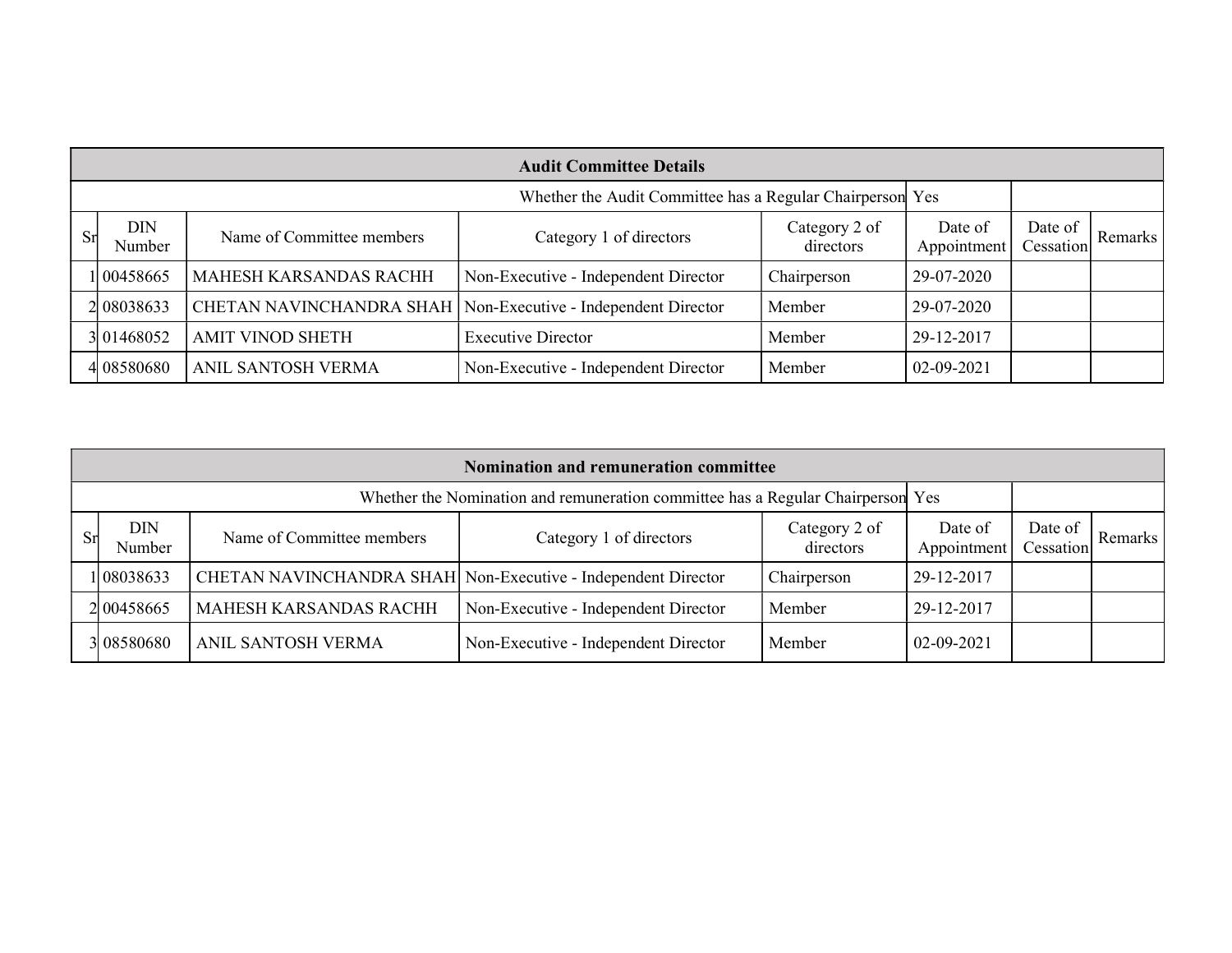|     | <b>Stakeholders Relationship Committee</b>                                    |                                                                 |                                         |                            |                        |                      |         |  |  |  |
|-----|-------------------------------------------------------------------------------|-----------------------------------------------------------------|-----------------------------------------|----------------------------|------------------------|----------------------|---------|--|--|--|
|     | Whether the Stakeholders Relationship Committee has a Regular Chairperson Yes |                                                                 |                                         |                            |                        |                      |         |  |  |  |
| Srl | <b>DIN</b><br>Number                                                          | Name of Committee members                                       | Category 1 of directors                 | Category 2 of<br>directors | Date of<br>Appointment | Date of<br>Cessation | Remarks |  |  |  |
|     | 1 00458665                                                                    | <b>MAHESH KARSANDAS RACHH</b>                                   | Non-Executive - Independent<br>Director | Chairperson                | 29-12-2017             |                      |         |  |  |  |
|     | 2 08038633                                                                    | CHETAN NAVINCHANDRA SHAH   Non-Executive - Independent Director |                                         | Member                     | 29-12-2017             |                      |         |  |  |  |
|     | 3 01250728                                                                    | DEEPALI AMIT SHETH                                              | <b>Executive Director</b>               | Member                     | 29-12-2017             |                      |         |  |  |  |

|    | <b>Risk Management Committee</b>                                |                           |                         |                            |                        |                      |           |  |  |
|----|-----------------------------------------------------------------|---------------------------|-------------------------|----------------------------|------------------------|----------------------|-----------|--|--|
|    | Whether the Risk Management Committee has a Regular Chairperson |                           |                         |                            |                        |                      |           |  |  |
| Sr | <b>DIN</b><br>Number                                            | Name of Committee members | Category 1 of directors | Category 2 of<br>directors | Date of<br>Appointment | Date of<br>Cessation | Remarks I |  |  |

|    | <b>Corporate Social Responsibility Committee</b>                                    |                           |                                                               |                            |                        |                      |                      |  |  |  |
|----|-------------------------------------------------------------------------------------|---------------------------|---------------------------------------------------------------|----------------------------|------------------------|----------------------|----------------------|--|--|--|
|    | Whether the Corporate Social Responsibility Committee has a Regular Chairperson Yes |                           |                                                               |                            |                        |                      |                      |  |  |  |
| Sr | <b>DIN</b><br>Number                                                                | Name of Committee members | Category 1 of directors                                       | Category 2 of<br>directors | Date of<br>Appointment | Date of<br>Cessation | Remarks <sup>1</sup> |  |  |  |
|    | 01468052                                                                            | <b>AMIT VINOD SHETH</b>   | <b>Executive Director</b>                                     | Chairperson                | 28-06-2018             |                      |                      |  |  |  |
|    | 2 00030274                                                                          |                           | CHETAN NAVINCHANDRA SHAH Non-Executive - Independent Director | Member                     | 28-06-2018             |                      |                      |  |  |  |
|    | 3 01546339                                                                          | DEEPALI AMIT SHETH        | <b>Executive Director</b>                                     | Member                     | 28-06-2018             |                      |                      |  |  |  |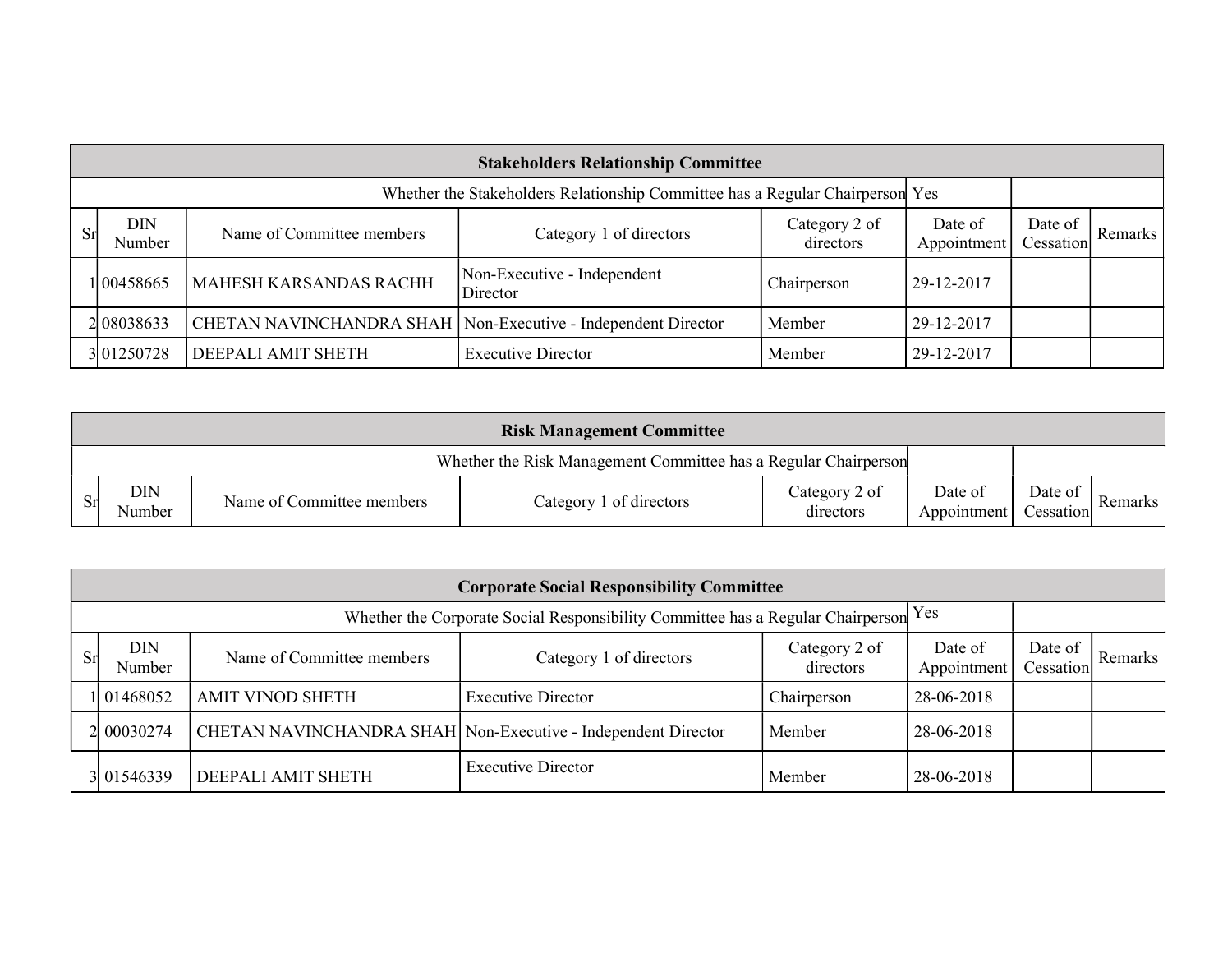|           |                      |                           | <b>Other Committee</b>  |                         |                            |         |
|-----------|----------------------|---------------------------|-------------------------|-------------------------|----------------------------|---------|
| <b>Sr</b> | <b>DIN</b><br>Number | Name of Committee members | Name of other committee | Category 1 of directors | Category 2 of<br>directors | Remarks |

|           | <b>III. Meeting of Board of Directors</b>                    |                                                              |                                                                      |                                 |                                                  |                                                                            |                                                           |  |  |
|-----------|--------------------------------------------------------------|--------------------------------------------------------------|----------------------------------------------------------------------|---------------------------------|--------------------------------------------------|----------------------------------------------------------------------------|-----------------------------------------------------------|--|--|
| <b>Sr</b> | Date(s) of meeting $(if)$<br>any) in the previous<br>quarter | $Date(s)$ of meeting<br>$(if any)$ in the<br>current quarter | Maximum gap<br>between any two<br>consecutive (in<br>number of days) | Notes for not<br>providing Date | Whether requirement<br>of Quorum met<br>(Yes/No) | Number of<br>Directors present*<br>(other than<br>Independent<br>Director) | No. of Independent<br>Directors attending<br>the meeting* |  |  |
|           | 26-07-2021                                                   |                                                              |                                                                      |                                 | Yes                                              |                                                                            |                                                           |  |  |
|           | 10-08-2021                                                   |                                                              | 14                                                                   |                                 | Yes                                              |                                                                            |                                                           |  |  |
|           | $02 - 09 - 2021$                                             |                                                              | 22                                                                   |                                 | Yes                                              |                                                                            |                                                           |  |  |
|           |                                                              | 12-10-2021                                                   | 39                                                                   |                                 | Yes                                              |                                                                            |                                                           |  |  |
|           |                                                              | 11-11-2021                                                   | 29                                                                   |                                 | Yes                                              |                                                                            |                                                           |  |  |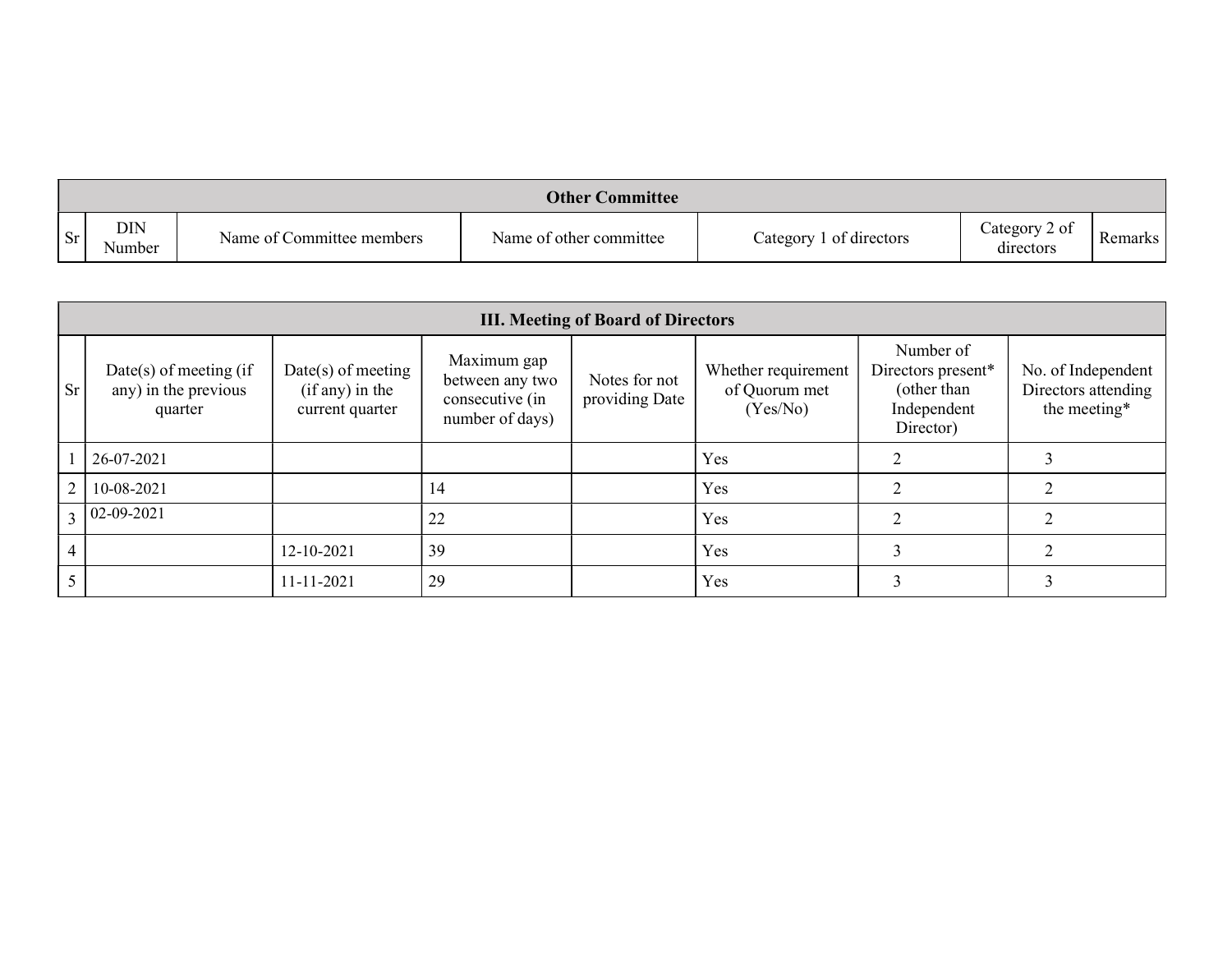|           |                                         |                                                                                                                     | <b>IV. Meeting of Committees</b>                                           |                         |                                                     |                                                                               |                                                                        |
|-----------|-----------------------------------------|---------------------------------------------------------------------------------------------------------------------|----------------------------------------------------------------------------|-------------------------|-----------------------------------------------------|-------------------------------------------------------------------------------|------------------------------------------------------------------------|
| <b>Sr</b> | Name of Committee                       | $Date(s)$ of<br>meeting (Enter<br>dates of Previous<br>quarter and<br>Current quarter in<br>chronological<br>order) | Maximum gap<br>between any<br>two<br>consecutive<br>(in number of<br>days) | Name of other committee | Whether<br>requirement of<br>Quorum met<br>(Yes/No) | Number of<br>Directors<br>present*<br>(other than<br>Independent<br>Director) | No. of<br>Independent<br><b>Directors</b><br>attending the<br>meeting* |
|           | <b>Audit Committee</b>                  | 12-10-2021                                                                                                          |                                                                            |                         | Yes                                                 |                                                                               |                                                                        |
|           | 2 Audit Committee                       | 11-11-2021                                                                                                          | 29                                                                         |                         | Yes                                                 |                                                                               | 3                                                                      |
|           | 3 Nomination and remuneration committee | 26-07-2021                                                                                                          |                                                                            |                         | Yes                                                 | $\boldsymbol{0}$                                                              | 3                                                                      |
|           | 4 Nomination and remuneration committee | 02-09-2021                                                                                                          | 37                                                                         |                         | Yes                                                 | $\boldsymbol{0}$                                                              | $\overline{2}$                                                         |
|           | 5 Nomination and remuneration committee | 22-11-2021                                                                                                          | 80                                                                         |                         | Yes                                                 | $\mathbf{0}$                                                                  | 3                                                                      |
|           | 6 Stakeholders Relationship Committee   | 10-08-2021                                                                                                          |                                                                            |                         | Yes                                                 |                                                                               | 2                                                                      |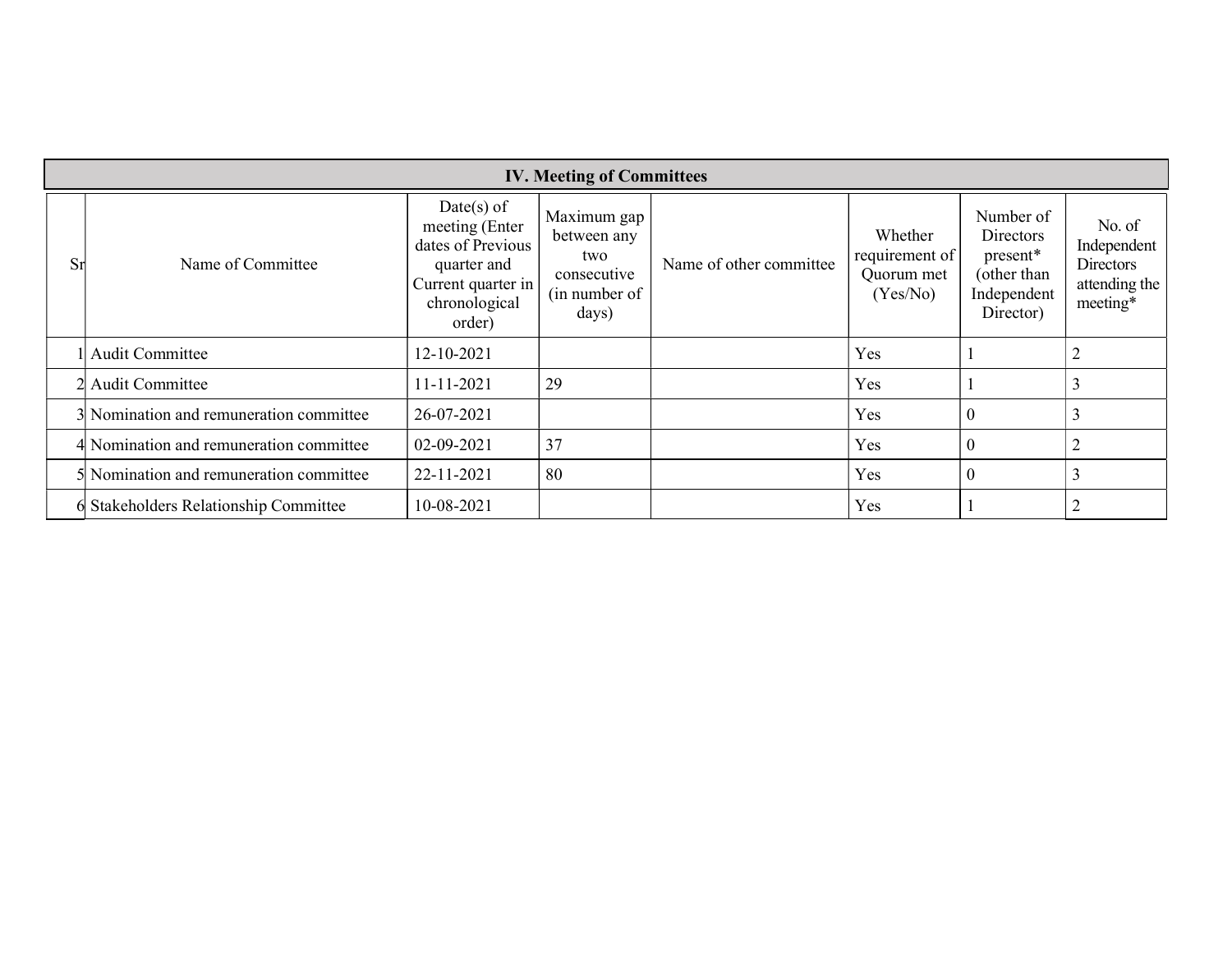| <b>V. Related Party Transactions</b>                                                                          |                               |                                                                    |
|---------------------------------------------------------------------------------------------------------------|-------------------------------|--------------------------------------------------------------------|
| Sr Subject                                                                                                    | Compliance status (Yes/No/NA) | If status is "No" details of non-<br>compliance may be given here. |
| Whether prior approval of audit committee obtained                                                            | Yes                           |                                                                    |
| Whether shareholder approval obtained for material RPT                                                        | Yes                           |                                                                    |
| Whether details of RPT entered into pursuant to omnibus approval have Yes<br>been reviewed by Audit Committee |                               |                                                                    |

|                | <b>VI. Affirmations</b>                                                                                                                                                                                          |                            |
|----------------|------------------------------------------------------------------------------------------------------------------------------------------------------------------------------------------------------------------|----------------------------|
| Sr             | Subject                                                                                                                                                                                                          | Compliance status (Yes/No) |
|                | The composition of Board of Directors is in terms of SEBI (Listing obligations and disclosure<br>requirements) Regulations, 2015                                                                                 | Yes                        |
|                | The composition of the following committees is in terms of SEBI (Listing obligations and disclosure<br>requirements) Regulations, 2015 a. Audit Committee                                                        | Yes                        |
| 3              | The composition of the following committees is in terms of SEBI (Listing obligations and disclosure<br>requirements) Regulations, 2015. b. Nomination & remuneration committee                                   | Yes                        |
| $\overline{4}$ | The composition of the following committees is in terms of SEBI (Listing obligations and disclosure<br>requirements) Regulations, 2015. c. Stakeholders relationship committee                                   | Yes                        |
| 5              | The composition of the following committees is in terms of SEBI (Listing obligations and disclosure<br>requirements) Regulations, 2015. d. Risk management committee (applicable to the top 500 listed entities) | <b>NA</b>                  |
| 6              | The committee members have been made aware of their powers, role and responsibilities as specified in SEBI<br>(Listing obligations and disclosure requirements) Regulations, 2015.                               | Yes                        |
|                | The meetings of the board of directors and the above committees have been conducted in the manner as specified<br>in SEBI (Listing obligations and disclosure requirements) Regulations, 2015.                   | Yes                        |
| 8              | This report and/or the report submitted in the previous quarter has been placed before Board of Directors.                                                                                                       | Yes                        |